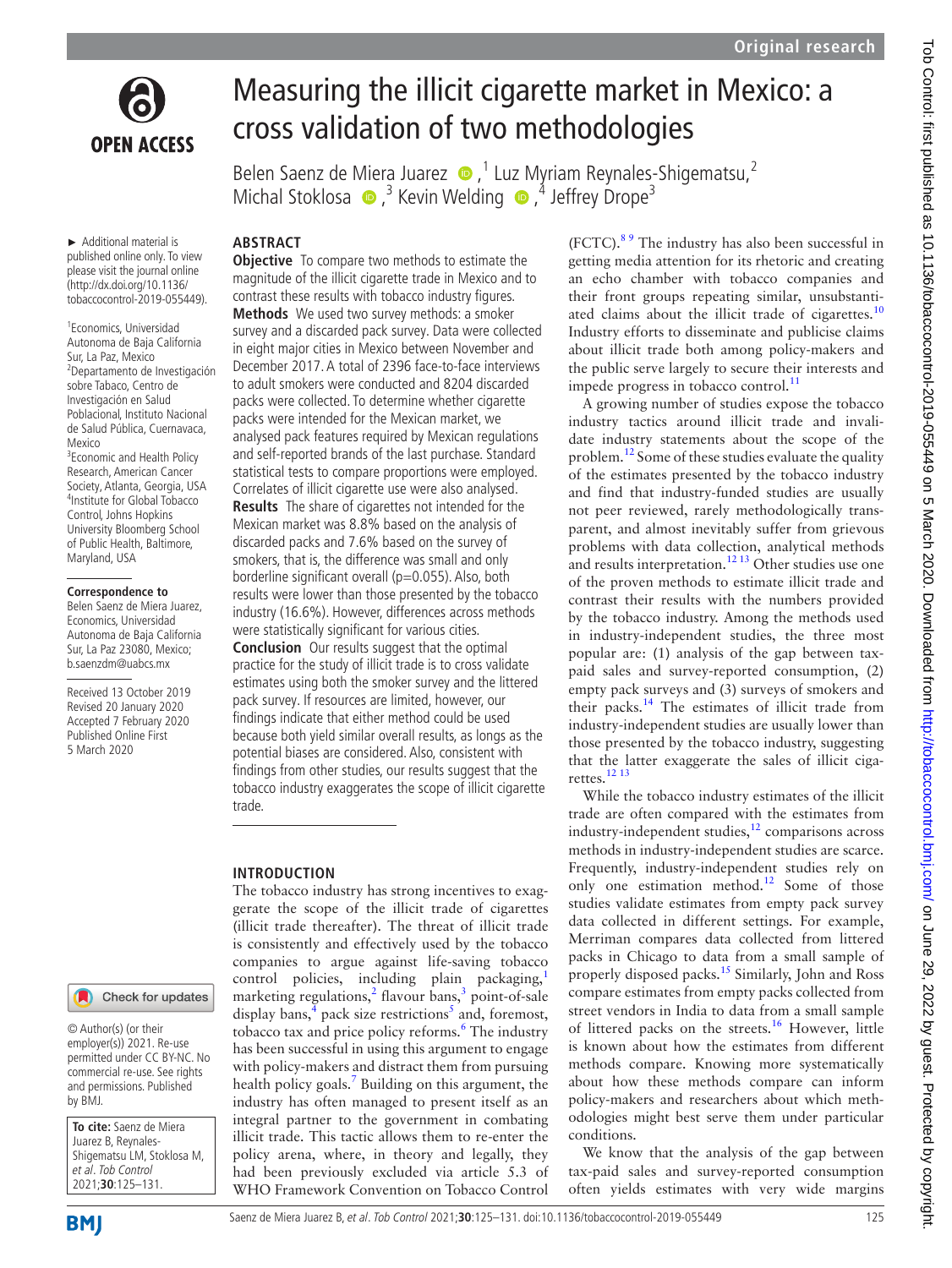of error. Even if employed to give only the evolution of illicit trade trends, other limitations apply. First, this method is heavily dependent on the accuracy of survey-reported consumption and can be biassed by changes in smokers' under-reporting of their habits.<sup>17</sup> Second, this method cannot distinguish if the observed gap is resulting from the inflow of illicit cigarettes to the country or the outflow of tax-paid cigarettes from the country, which makes the application of this method problematic in countries with both illegal inflow and outflow of cigarettes. Third, the method requires accurate and consistent reporting of tax-paid cigarette sales, which in many circumstances cannot be assumed by the researcher(s). Fourth, this method cannot account for legal non-tax-paying cigarettes such as those sold in duty-free zones. In contrast, the accuracy of the two methods that sample cigarette packs—the empty pack survey and the surveys of smokers' packs—can be improved by increasing the sample size. Yet, little is known about how the estimates of the two survey methods compare with each other. In principle, littered packs may be biassed towards illicit packs if littering and tax avoidance are not independent. On the other hand, smoker surveys may be biassed away from illicit packs because individuals may be less likely to report illicit activity to the enumerator. To the best of our knowledge, only one study so far compared estimates of illicit trade from an empty pack survey to the estimates from a survey of smokers.<sup>[18](#page-6-9)</sup> That study found that the estimates from the survey of smokers (14.6%) were slightly lower than the estimates from the discarded pack survey (15.6%). The difference between the two estimates was not statistically significant in that study, which could mean that the two methods produce comparable results, or was simply due to the study's small sample size  $(n=400$  for the survey of smokers and  $n=754$  for the discarded pack survey).[18](#page-6-9)

In the current study, we estimate the scope of the illicit trade of cigarettes in eight major cities in Mexico using the two survey methods—the survey of smokers and the discarded pack inspection. We compare the estimates from the two methods and also contrast them with the tobacco industry's estimates for Mexico. The large scale of the study allows a robust estimate of the illicit trade of cigarettes in Mexico. This is the first study to estimate the magnitude of illicit trade using two different

methods conducted on several cities. It is also one of the first studies of illicit trade conducted using pack data in a country where a large portion of cigarettes are smoked in the form of single sticks. The results of this study can guide policy-makers who intend to implement evidence-based policies in Mexico, and also provide useful insights on the differences between the two survey methods to other researchers seeking to estimate the scope of illicit trade in their countries.

## **COUNTRY BACKGROUND**

With the current smoking prevalence among adults estimated at 14.2% and daily smoking prevalence estimated at 8.1% in 2016, the smoking rates in Mexico are below the average in both the region of the Americas and the world.<sup>19</sup> Yet, it is estimated that more than 10 million people still smoke in Mexico, $20$ which results in significant health and economic costs. There were more than 60 000 tobacco-related deaths in Mexico in 2017 alone, while the economic cost of smoking, resulting from health expenditures and productivity losses, total more than US\$7.4billion (adjusted by purchasing power parity) in 2012 or 0.4% of gross domestic product.<sup>[21](#page-6-12)</sup>

Cigarette tax and price measures are very effective in reducing tobacco consumption globally,<sup>22</sup> including in Mexico.<sup>[23](#page-6-14)</sup> However, since the excise tax on cigarettes was last increased in  $2011<sub>1</sub><sup>24</sup>$  inflation-adjusted cigarette prices have remained virtually unchanged ([figure](#page-1-0) 1).<sup>25–28</sup> The tobacco industry threatens that further tax increases would raise an already substantial illicit trade problem. The industry estimate of the illicit share of the cigarette market in 2012 was  $16.6\%$ .<sup>[29](#page-6-17)</sup> Also, the most current data from Euromonitor, a market research company that is informed by the tobacco industry, $30$  shows that illicit cigarettes accounted for 15.7% of the cigarette market in Mexico in  $2017<sup>26</sup>$  Yet, it has been shown that this company manipulates its own data.[30 31](#page-6-18) Specifically, data from 2011 for Mexico indicated that illicit trade had slowly increased from 3.5% in 1997 to 6.1% in 2010, while data from 2012 showed that the illicit cigarette market started at 9.1% in 1997 (almost three times the magnitude of the previous estimate) and increased to 21.8% in 2011. In other words, without clear substantiation Euromonitor



<span id="page-1-0"></span>**Figure 1** Cigarette prices and per adult cigarette sales in Mexico, 2008–2018. Source: price of factory-made cigarettes (Marlboro; pack of 20; midpriced store) in Mexico City from the Economist Intelligence Unit; inflation from the International Monetary Fund; cigarette sales from Euromonitor; number of adults from UN Population Division.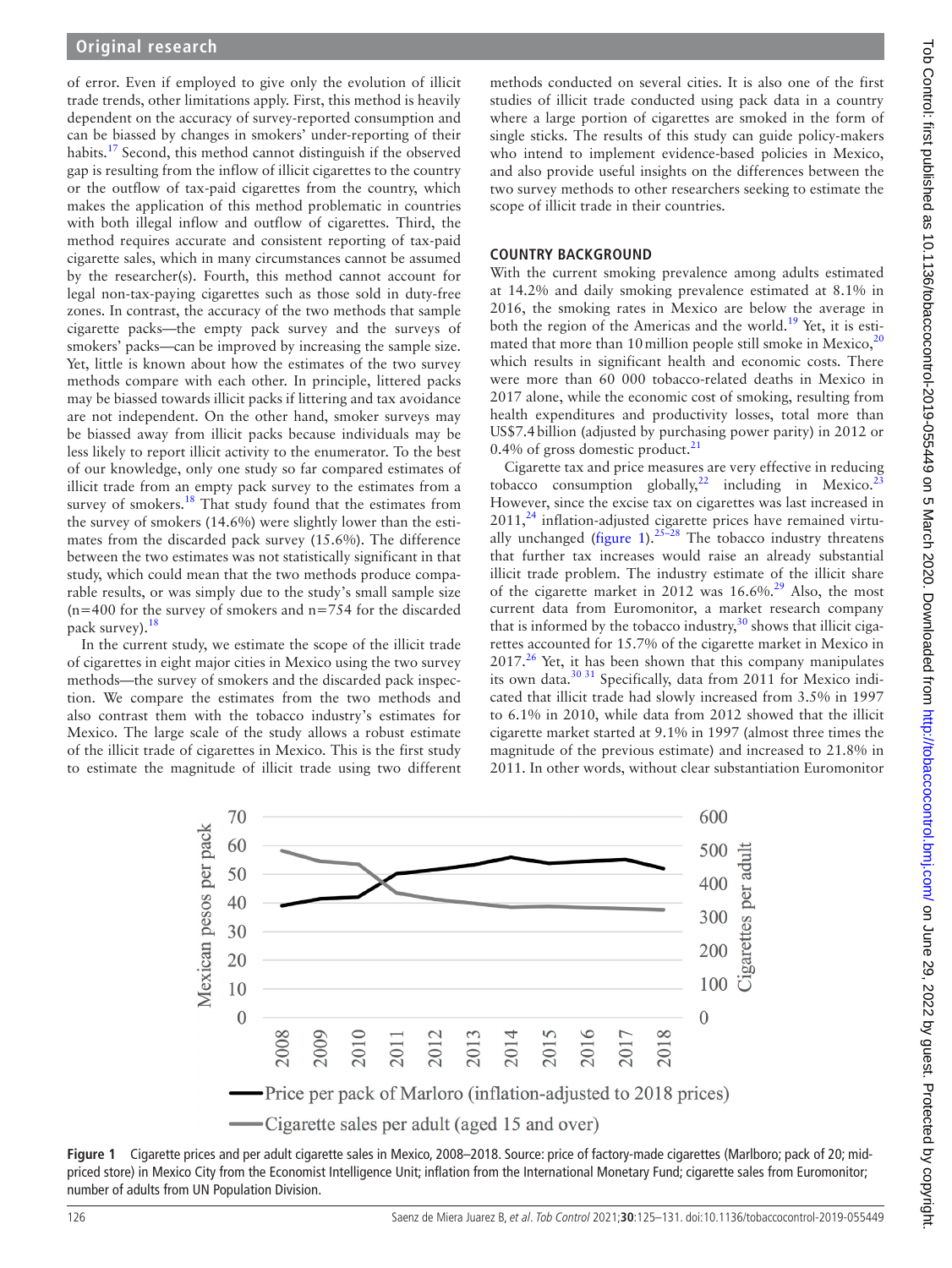



### **Identification of illicit cigarettes**

**Survey of smokers**

The 8204 collected packs from the littered packs study were returned to the INSP research office where pack information was coded to a database. To evaluate the process, approximately 10% of the packs (825 packs) were randomly selected, stratifying by city, and those packs were coded by a second coder. The collected information matched 99.7% of the time.

Three pack features required by the General Law for Tobacco Control (LGCT) determined whether the pack was intended for the Mexican market: (1) an approved pictorial health warning covering 30% of the front surface of the pack, (2) an approved text-only health warning covering 100% of the back surface of the pack and (3) the message 'For exclusive sale in Mexico' ('Para venta exclusiva en México') printed on one of the side panels of the pack. $34$  Packs with any of those characteristics missing were classified as packs not intended for the Mexican market. In case of packs where 1 (1094 packs; 13.25%) or 2 (888 packs, 10.76%) characteristics could not be evaluated due to pack damage, only the visible characteristics were considered.



<span id="page-2-0"></span>**Figure 2** Location of the study cities in Mexico.

revised its estimates post facto upwards. In comparison, the estimate from government surveys indicated that the prevalence of smokers who consumed illicit cigarettes in 2011—already after the last tax increase—was only  $1.4\%$ .<sup>31</sup> Therefore, industryindependent and methodologically sound and transparent estimates of illicit trade were needed to validate the industry claims and inform future revisions of the Mexican excise tax laws.

## **Methods**

The study was conducted in eight major cities in Mexico: Mexico City (the capital of the country), Durango (state of Durango, in the northwest), Hermosillo (state of Sonora, in the northwest), Guadalajara (state of Jalisco, in the Pacific coast), Leon (state of Guanajuato, in the centre), Merida (state of Yucatan, on the southeast coast), Monterrey (state of Nuevo Leon, in the northeast) and Veracruz (state of Veracruz, on the Gulf of Mexico) ([figure](#page-2-0) 2). These cities were selected because of their high prevalence of smokers (Mexico City having the highest smoking prevalence and 35% of Mexican smokers), $32$  their location (at least one city in each region of the country) and preliminary evidence from a state-level representative survey (National Survey of Drugs, Alcohol and Tobacco Consumption, ENCODAT) of high prevalence of illicit cigarette smoking (Durango and Guanajuato having the highest rates of illicit cigarette smoking). The latter relied on the brand criterion that is explained in detail next and is part of an ongoing analysis of illicit trade trends.

### **Collection of littered packs**

The Basic Geographical Areas (AGEB) of the 2010 National Population and Housing Census were used as the primary sampling units. $33$  The roads of each AGEB were classified according to their importance: first-order roads, second-order roads and third-order roads. The protocol assumed that all firstorder and second-order roads would be walked by the pack collectors in each AGEB. Therefore, the probability of selection into the sample for each AGEB was proportional to the length of the first-order and second-order roads in that AGEB. Based on a pilot conducted in Mexico City, a total number of 92 AGEBs were selected for the sample to satisfy a predetermined minimum walking distance of 82.8km per city needed to collect 670 packs to obtain estimates with a 1.5% margin of error (see the [online](https://dx.doi.org/10.1136/tobaccocontrol-2019-055449)  [supplementary appendix table S1](https://dx.doi.org/10.1136/tobaccocontrol-2019-055449) for more information on the sample selection for the littered pack collection).

The data collection was conducted between 13 November and 5 December 2017 by the National Institute of Public Health (INSP) using volunteers recruited by government's National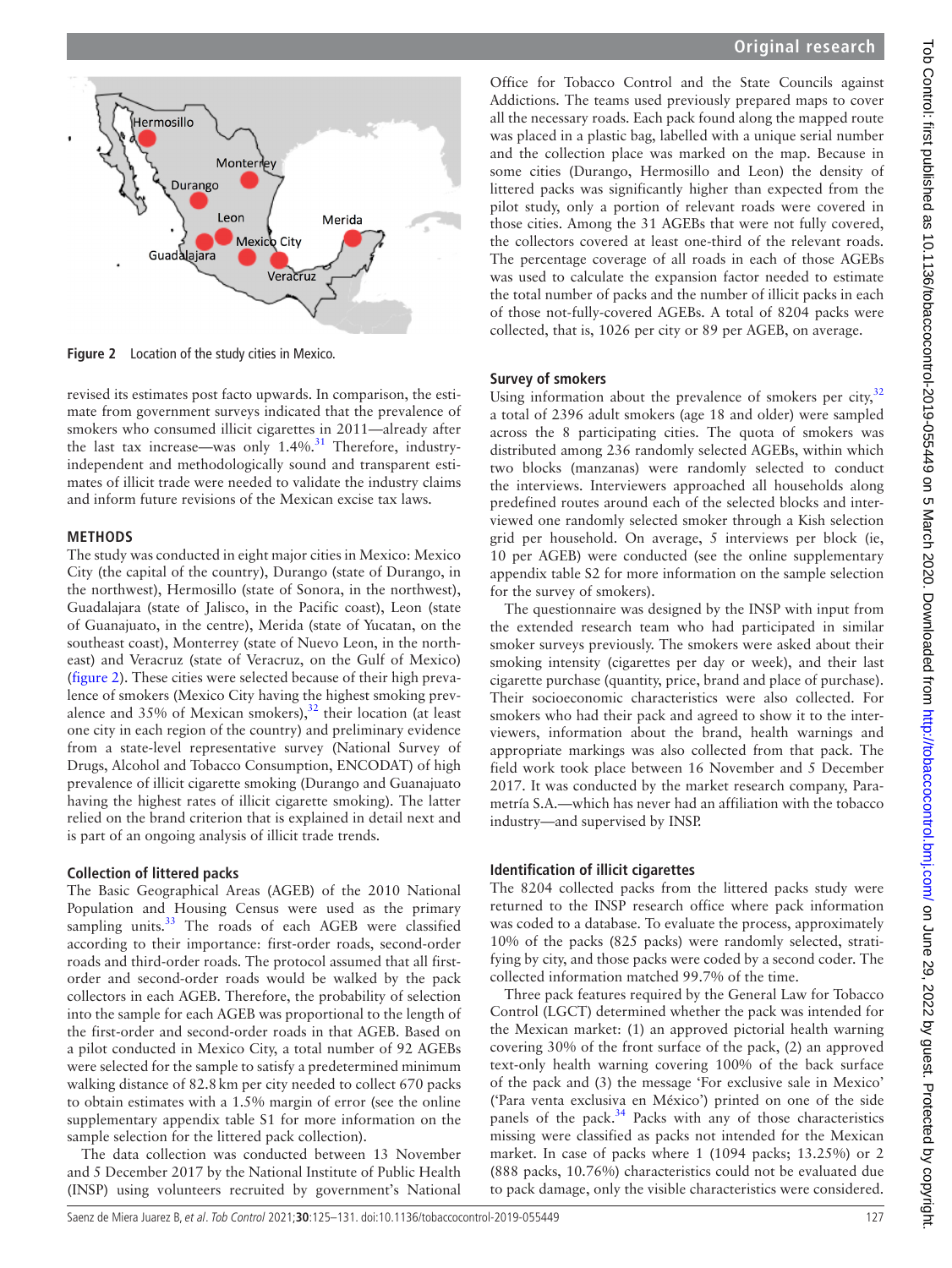<span id="page-3-0"></span>

|                                                                  | <b>Table 1</b> Distribution of smokers aged 18 and above in the survey |  |  |  |
|------------------------------------------------------------------|------------------------------------------------------------------------|--|--|--|
| of smokers in eight Mexican cities, by selected sociodemographic |                                                                        |  |  |  |
| characteristics                                                  |                                                                        |  |  |  |

|                             | <b>Weighted numbers</b> |                           | <b>Unweighted</b><br>numbers |      |
|-----------------------------|-------------------------|---------------------------|------------------------------|------|
| <b>Characteristics</b>      | $\frac{0}{0}$           | 95% CI                    | $\frac{0}{0}$                | n    |
| Total                       | 100                     |                           | 100                          | 2396 |
| Gender                      |                         |                           |                              |      |
| Female                      | 38.4                    | $(35.0 \text{ to } 42.0)$ | 31.3                         | 751  |
| Male                        | 61.6                    | $(58.0 \text{ to } 65.0)$ | 68.7                         | 1645 |
| Age                         |                         |                           |                              |      |
| $18 - 24$                   | 18                      | $(15.2 \text{ to } 21.1)$ | 16.6                         | 398  |
| $25 - 44$                   | 45.7                    | $(42.3 \text{ to } 49.2)$ | 46.3                         | 1109 |
| $45 - 64$                   | 29                      | $(26.0 \text{ to } 32.2)$ | 29.0                         | 695  |
| 65 and more                 | 7.3                     | $(5.9 \text{ to } 9.0)$   | 8.1                          | 194  |
| Fducation*                  |                         |                           |                              |      |
| Without formal education    | 1.6                     | $(1.1 \text{ to } 2.4)$   | 2.1                          | 49   |
| Primary                     | 19.7                    | $(17.2 \text{ to } 22.5)$ | 23.4                         | 561  |
| Middle school               | 38.3                    | $(35.0 \text{ to } 41.8)$ | 35.9                         | 859  |
| High school                 | 28.4                    | $(25.4 \text{ to } 31.6)$ | 28.5                         | 683  |
| University and postgraduate | 11.9                    | $(9.8 \text{ to } 14.5)$  | 10.1                         | 242  |
| Employment                  |                         |                           |                              |      |
| Employed                    | 63.8                    | (60.3 to 67.2)            | 68.8                         | 1639 |
| Inactive                    | 32.8                    | (29.5 to 36.3)            | 27.9                         | 665  |
| Unemployed                  | 3.4                     | $(2.3 \text{ to } 5.0)$   | 3.3                          | 78   |
| Socioeconomic levelt        |                         |                           |                              |      |
| High                        | 20.3                    | $(17.8 \text{ to } 23.1)$ | 20.2                         | 484  |
| Medium                      | 36.7                    | $(33.5 \text{ to } 40.0)$ | 37.1                         | 889  |
| Low                         | 43                      | $(39.6 \text{ to } 46.5)$ | 42.7                         | 1023 |

\*Education corresponds to the last grade completed.

†To build the socioeconomic level indicator, the Mexican Association of Market Research Agencies 8×7 method was used, which consists of assigning scores based on eight variables on characteristics of the household (number of rooms, number of bathrooms, whether there is a shower in any of the bathrooms, number of light bulbs, floor type, number of cars, whether the household has a gas or electric stove) and the head of the household (highest grade completed) collected with the survey of smokers.<sup>[41](#page-6-24)</sup> 95% CI: confidence interval at 95% estimated using a normal approximation and sampling weights.

n, number of observations.

The percentage of smokers who showed their packs in the survey of smokers was relatively low (29%), presumably because a large portion of smokers in Mexico purchase their cigarettes in single sticks (48.1% or nearly half of the smokers according to a recent survey).<sup>[32](#page-6-21)</sup> Therefore, for this method, rather than

relying on the pack characteristics, only the self-reported brand of the last-purchased cigarettes determined whether the pack was intended for the Mexican market. Specifically, with the list of brands approved on the Mexican market published by the Tax Administration Service  $(SAT)^{35}$  $(SAT)^{35}$  $(SAT)^{35}$  and a list of illicit cigarette brands in Mexico published by the Federal Commission for the Protection against Sanitary Risks (Cofepris),<sup>[36](#page-6-26)</sup> the cigarettes with brands that do not appear on the Cofepris list but are listed by SAT were classified as packs intended for the Mexican market. Only eight brands appeared in both Cofepris and SAT lists and five did not appeared in either of the two lists; cigarettes with these brands were classified as illicit.

# **Results**

[Table](#page-3-0) 1 summarises the characteristics of smokers interviewed in the survey of smokers. These characteristics closely resemble the characteristics of smokers in Mexico as captured by national surveys such as  $ENCODATA<sup>32</sup>$  $ENCODATA<sup>32</sup>$  $ENCODATA<sup>32</sup>$  except for some difference in the proportion of daily versus occasional smokers that may be related to differences in the target population. Indeed, the sample of other only-smoker survey conducted in six main cities, the ITC Mexico survey, also comprised relatively more daily than occa-sional smokers.<sup>[37](#page-6-27)</sup>

[Table](#page-3-1) 2 summarises the findings from both surveys. Based on the collection of littered packs, we estimate that the share of packs not intended for the Mexican market (illicit) was 8.8% (ranging from 0.3% in Hermosillo to 27.5% in Leon). Using the data from the survey of smokers, we estimate that the share of illicit cigarettes was 7.6% (ranging from 1.5% in Merida to 22.5% in Leon). The difference in estimates from both methods for the total is about 1.2 percentage points and only borderline significant ( $p=0.055$ ). Both results were considerably lower than those presented by the tobacco industry  $(16.6\%)$ .<sup>[29](#page-6-17)</sup>

The survey of littered packs found that, among the packs with all three features visible, the proportions of packs without the proper front health warnings, the proper back health warnings and the proper destination message were similar  $(p>0.05)$ , meaning that if a pack was lacking one of the features, it was very likely to be lacking all three features as well ([online supple](https://dx.doi.org/10.1136/tobaccocontrol-2019-055449)[mentary appendix table S3](https://dx.doi.org/10.1136/tobaccocontrol-2019-055449)). Likewise, we analysed a larger list of 10 pack features required by the LGCT in a random subsample of littered packs (n=893) and found that the estimates of illicit cigarette use barely changed (results not shown); specifically,

<span id="page-3-1"></span>

| Table 2<br>Illicit cigarettes in Mexico by city |                                            |                                                         |                               |                                                         |                               |  |  |
|-------------------------------------------------|--------------------------------------------|---------------------------------------------------------|-------------------------------|---------------------------------------------------------|-------------------------------|--|--|
|                                                 | Survey of smokers                          |                                                         |                               | <b>Collection of littered packs</b>                     |                               |  |  |
|                                                 | % of smokers who use illicit<br>cigarettes | Illicit share of the total consumption of<br>cigarettes |                               | Illicit share of the total consumption of<br>cigarettes |                               |  |  |
|                                                 | <b>Estimate</b>                            | <b>Estimate</b>                                         | 95% CI                        | <b>Estimate</b>                                         | 95% CI                        |  |  |
| Mexico City*                                    | 2.2%                                       | 2.4%                                                    | $(0.6\% \text{ to } 4.0\%)$   | 6.6%                                                    | $(5.1\% \text{ to } 8.6\%)$   |  |  |
| Durango                                         | 11.6%                                      | 16.5%                                                   | $(8.7\% \text{ to } 25.9\%)$  | 17.5%                                                   | $(15.4\% \text{ to } 19.8\%)$ |  |  |
| Guadalajara*                                    | 5.3%                                       | 5.6%                                                    | $(2.7\% \text{ to } 11.5\%)$  | 10.6%                                                   | $(8.7\% \text{ to } 13.0\%)$  |  |  |
| Hermosillo                                      | 0.3%                                       | 3.8%                                                    | $(0.7\% \text{ to } 8.6\%)$   | 0.3%                                                    | $(0.1\% \text{ to } 0.8\%)$   |  |  |
| Leon                                            | 11.8%                                      | 22.2%                                                   | $(11.9\% \text{ to } 33.7\%)$ | 27.5%                                                   | $(24.8\% \text{ to } 30.4\%)$ |  |  |
| Merida*                                         | 5.2%                                       | 1.5%                                                    | $(0.6\% \text{ to } 3.2\%)$   | 7.8%                                                    | $(6.4\% \text{ to } 9.6\%)$   |  |  |
| Monterrey*                                      | 3.6%                                       | 5.2%                                                    | $(2.6\% \text{ to } 10.6\%)$  | 1.4%                                                    | $(0.7\% \text{ to } 2.7\%)$   |  |  |
| Veracruz                                        | $0.9\%$                                    | 2.6%                                                    | $(0.3\% \text{ to } 6.6\%)$   | 1.0%                                                    | $(0.5\% \text{ to } 2.1\%)$   |  |  |
| <b>Total</b>                                    | 5.0%                                       | 7.6%                                                    | $(6.5\% \text{ to } 8.7\%)$   | 8.8%                                                    | $(8.2\% \text{ to } 9.4\%)$   |  |  |

For the survey of smokers, illicit market share is calculated based on self-reported intensity of smoking. The totals are weighted by the number of smokers in each city. \*P<0.05 in two-tailed test for comparison of two proportions with no sampling weights; 95%CI: confidence interval at 95% estimated using a normal approximation and sampling weights.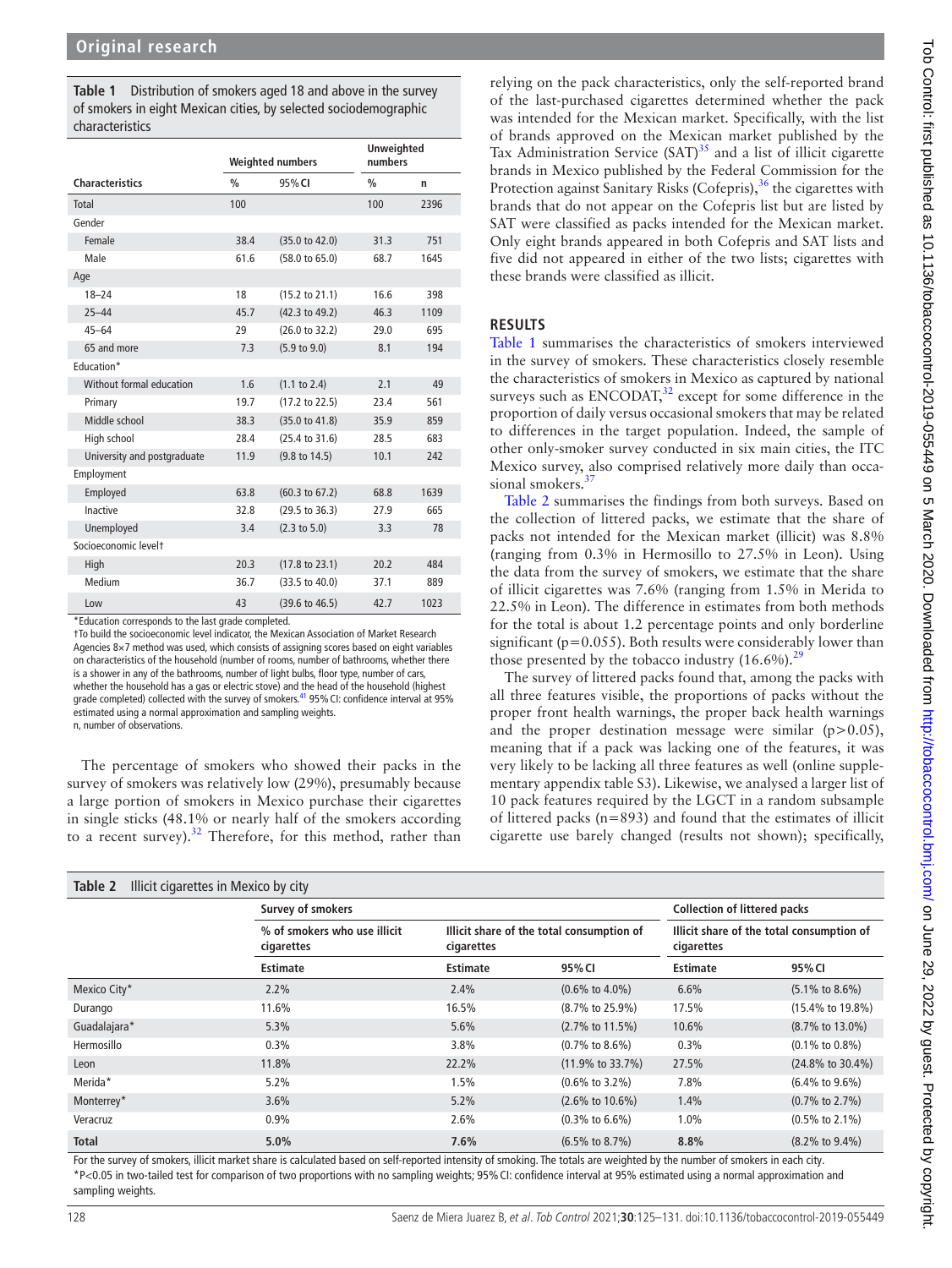The correlates of illicit cigarette consumption were analysed using survey data and logistic regression ([table](#page-4-0) 3). Smokers with low levels of education (primary or less), as well as smokers with higher consumption levels, have greater odds of smoking illicit cigarettes, a finding consistent with previous studies.<sup>3</sup> Also, smokers from Durango, Leon and Merida have higher odds of smoking illicit cigarettes compared with Mexico City, after controlling for demographics and intensity of consumption. Future studies should investigate potential drivers of the differences in illicit trade penetration across the country. Other covariates, namely gender, age, employment and socioeconomic level status, were not associated with illicit cigarette consumption.

As expected, self-reported average prices of illicit cigarettes were lower than their legal counterparts, particularly in the case of those sold per pack (1.5 pesos vs 2.3 pesos per cigarette, respectively), which is the most common form of purchase among illicit cigarette users (nearly 90%). This may explain the higher odds of illicit cigarette consumption among smokers with less education and higher intensity of consumption.

More details on the study methods and findings can be found in the full study report.<sup>[39](#page-6-29)</sup>

# **Discussion**

This study suggests that the proportion of cigarettes not intended for the Mexican market is larger when measured using the collection of littered packs compared with when measured using the survey of smokers. Consistent with findings from Poland by Stoklosa and Ross, $18$  we find this difference to be relatively small (at ca. 1 percentage point) and only borderline statistically significant overall.

The two estimates for various cities were statistically different, however. There might be several factors that contribute to this difference between the estimates. First, in the survey of smokers, some of the surveyed individuals might not be willing to reveal their use of illicit cigarettes. While this is measured with an indirect question about brands, which should mitigate this challenge, this might lead to under-reporting of illicit cigarettes in those surveys. In fact, if we take the subsample of smokers who showed a pack at the moment of the interview and had complete information  $(n=674)$ , the share of illicit cigarette consumption is 5.9%  $(n=40)$ if self-reported information of brand is employed and  $7.3\%$  (n=49) if the brand observed in the pack is employed. Second, those who litter cigarettes might also be more likely to smoke illicit cigarettes, as the engagement in those two activities might be linked. If that was the case, the littered pack collection would overestimate illicit cigarette use. While a previous study for the USA that compared littered packs with properly disposed packs found little evidence of an association between littering and tax avoidance,  $15$  more research is needed to assess whether this may be a potential source of bias in Mexico. Third, the single stick users, who are more likely to be captured in the survey of smokers compared with the survey of littered packs, could be less likely to use illicit cigarettes. This last hypothesis seems to be supported by our data, which finds that only 2.2% of smokers of single sticks who took part in our survey reported buying illicit brands as their last purchase, compared with 5.5% among those who purchased cigarette packs. While further research is needed to better understand this difference, as single stick buyers are willing to pay a much higher price per unit, they may also be more likely to look for traditional licit brands. Fourth, if the single stick vendors predominantly properly dispose their empty cigarette packs, then the survey of littered packs would overestimate illicit trade, because it would oversample the smokers

<span id="page-4-0"></span>**Table 3** Correlates of illicit cigarette consumption in Mexico (dependent variable = 1 if smoker uses illicit cigarettes)

| <b>Characteristics</b>                   | <b>ORs</b> | <b>Standard errors</b> |  |  |
|------------------------------------------|------------|------------------------|--|--|
| Gender                                   |            |                        |  |  |
| Male                                     | 1.267      | $-0.34$                |  |  |
| Age                                      |            |                        |  |  |
| $8 - 24$                                 | Reference  |                        |  |  |
| $25 - 44$                                | 1.162      | $-0.409$               |  |  |
| $45 - 64$                                | 1.596      | $-0.578$               |  |  |
| 65 and more                              | 1.797      | $-0.788$               |  |  |
| <b>Education</b> t                       |            |                        |  |  |
| Without formal education                 | 3.300*     | $-2.382$               |  |  |
| Primary                                  | $3.441**$  | $-1.955$               |  |  |
| Middle school                            | 1.770      | $-0.989$               |  |  |
| High school                              | 1.141      | $-0.632$               |  |  |
| University and postgraduate              | Reference  |                        |  |  |
| <b>Employment status</b>                 |            |                        |  |  |
| Employed                                 | Reference  |                        |  |  |
| Inactive                                 | 1.380      | $-0.377$               |  |  |
| Unemployed                               | 1.299      | $-0.586$               |  |  |
| Smoking intensity                        |            |                        |  |  |
| Daily cigarette consumption              | $1.098**$  | $-0.045$               |  |  |
| Daily cigarette consumption <sup>2</sup> | 0.998      | $-0.002$               |  |  |
| Socioeconomic level‡                     |            |                        |  |  |
| High                                     | Reference  |                        |  |  |
| Medium                                   | 0.560      | $-0.217$               |  |  |
| Low                                      | 1.450      | $-0.544$               |  |  |
| City                                     |            |                        |  |  |
| <b>Mexico City</b>                       | Reference  |                        |  |  |
| Guadalajara                              | 1.668      | $-0.655$               |  |  |
| Monterrey                                | 1.577      | $-0.64$                |  |  |
| Hermosillo                               | 1.209      | $-0.585$               |  |  |
| Leon                                     | $3.743***$ | $-1.427$               |  |  |
| Merida                                   | $2.560**$  | $-1.07$                |  |  |
| Durango                                  | 3.883 ***  | $-1.426$               |  |  |
| Veracruz                                 | 0.363      | $-0.281$               |  |  |
| <b>Observations</b>                      | 2269       |                        |  |  |

\* P<0.1; \*\*P<0.05; \*\*\*P<0.01.

†Education corresponds to the last grade completed.

‡To build the socioeconomic level indicator, the Mexican Association of Market Research Agencies 8×7 method was used, which consists of assigning scores based on eight variables on characteristics of the household (number of rooms, number of bathrooms, whether there is a shower in any of the bathrooms, number of light bulbs, floor type, number of cars, whether the household has a gas or electric stove) and the head of the household (highest grade completed) collected with the survey of smokers.[41](#page-6-24)

no differences were found in most cities and the differences found in two cities (Merida and Veracruz) were small and not statistically significant ( $p > 0.05$ ). This suggests that our method, which evaluates the packs' visible characteristics, even among the packs with one or more characteristics not visible due to the pack damage, is valid. Moreover, we compared the classification based on the three pack characteristics to the classification based on the cigarette brand using the packs from the littered study. Again, classifying the cigarettes as not intended for the Mexican market based on missing pack features and based on the cigarette brand yielded similar results (p>0.05, [online supplementary](https://dx.doi.org/10.1136/tobaccocontrol-2019-055449)  [appendix table S4\)](https://dx.doi.org/10.1136/tobaccocontrol-2019-055449). This suggests that the method of classifying cigarettes based on their brand, used for the data from the survey of smokers, is also statistically valid.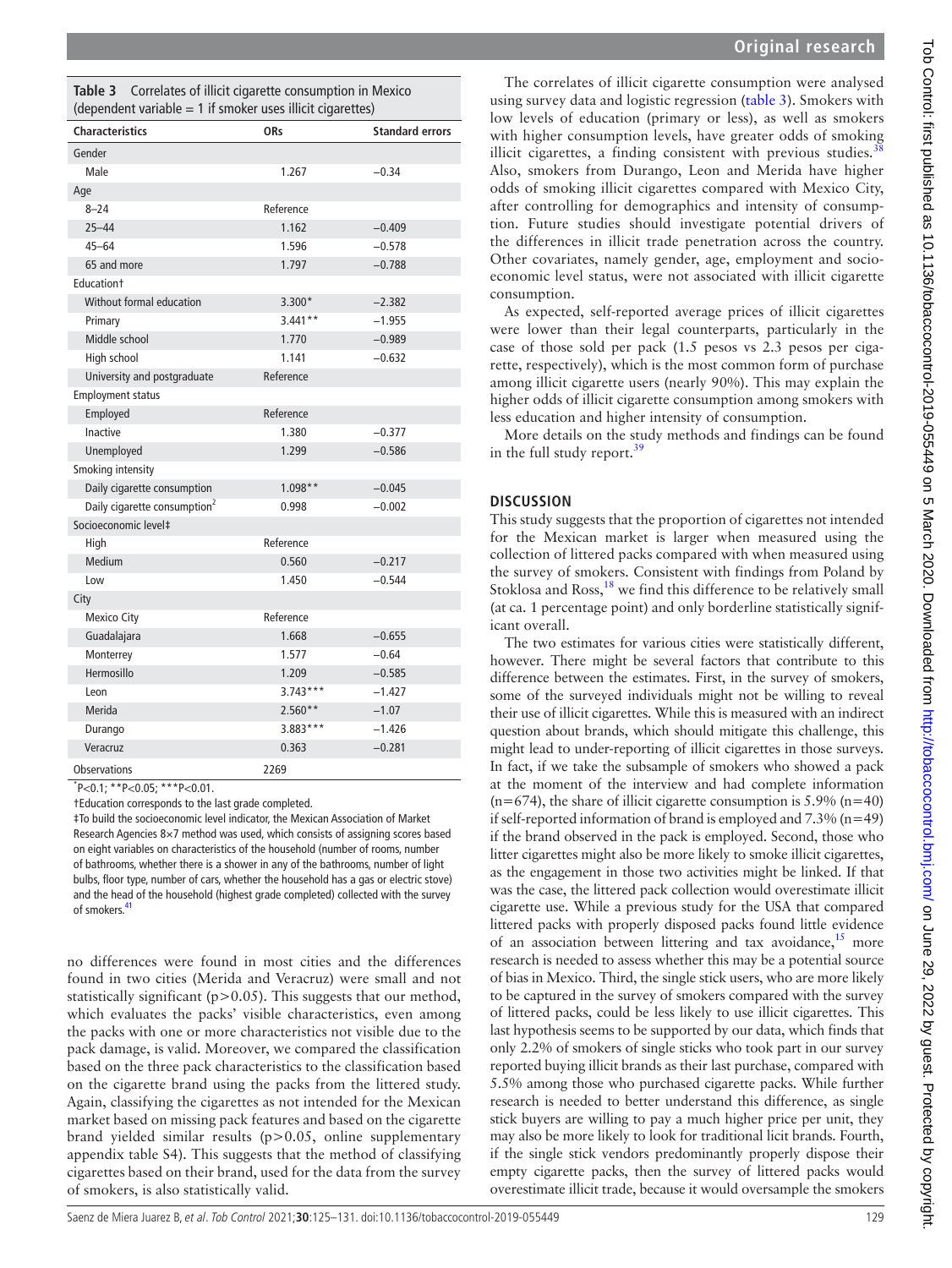who buy cigarettes in packs, who are also more likely to smoke illicit cigarettes.

Both methods, the survey of smokers and the littered pack collection have other limitations, which are discussed at length elsewhere[.14 18](#page-6-5) Among those limitations, the inability of the littered pack collection to distinguish between illicit packs and non-domestic packs that were purchased outside of the country or in the tax-free zones and brought to the country within legal limits is a potentially significant limitation. However, the findings from our survey of smokers suggest that cigarette purchasing from outside the country is not large. Only 2 out of the 2396 smokers (0.08%) reported purchasing their last cigarettes in a tax-free zone, while none reported purchasing them in another country. Outside of Mexico City and Merida, the cities sampled were not relatively important tourist destinations. Also, cities very near either the northern or southern border were not included in the sample. Therefore, the packs classified as not intended for the Mexican market in our study are likely to be truly illicit.

Our findings suggest that the optimal practice for researchers studying illicit trade is to cross validate their estimates using both survey methods: the smoker survey and the littered pack survey. However, this research also suggests that when resources are limited, researchers could use either of the methods because both yield very similar results, as long as the researchers consider the possible biases of each method. The survey of littered packs is usually less expensive compared with the survey of smokers, as it does not require skilled data collectors in the field and the pack information can be coded in a research office after collection.

Finally, our study provides a transparent and replicable estimate of illicit trade in Mexico. Although the sample was not designed to be nationally representative, the large number of cities and smokers in our study, their geographical distribution—a thorough coverage of different areas in each city, and the characteristics of smokers surveyed in our study, which resemble those for typical smokers in the country, allow us to infer a robust, national-level estimate of the illicit trade. The estimates of illicit trade presented by the tobacco industry are nearly twice as high as those from our study. This finding is, again, consistent with findings from other studies, $12$  which suggest that the tobacco industry is exaggerating the scope of the illicit trade problem.

# **Conclusions**

This study shows that the survey of smokers and the littered pack collection, two methods broadly used to estimate the scope of illicit trade, yield similar results on average. Therefore, researchers who cannot afford to implement both types of studies can consider using either method. This study also invalidates the recent estimates of the illicit trade provided by the tobacco industry in Mexico and shows that those estimates are nearly twice as high as those from a transparent and replicable academic study, suggesting strongly that the Mexican government should not heed tobacco industry exhortations of a large and growing illicit cigarette market. To mitigate any illicit trade problem, Mexico should soon ratify the Protocol to Eliminate Illicit Trade in Tobacco Products and implement its provisions, including an industry-independent tracking and tracing system to control local production and legal imports, $5\frac{40}{1}$  but more importantly, mechanisms to combat illicit imports. The government should also continue implementing all provisions of WHO FCTC, including significantly raising cigarette excise taxes. Tobacco control measures that lead to lower demand for tobacco products overall will also lead to a smaller illicit cigarette problem in the long term as demand for all types of products will decline.

# **What this paper adds**

- ► The tobacco industry has strong incentives to overstate the scope of the illicit cigarette trade. The threat of illicit trade has been successfully employed worldwide to impede progress in tobacco control, especially tobacco tax increases.
- ► A growing number of academic studies have consistently exposed serious methodological problems in industry-funded estimates. Other academic studies that employ one of the proven methods to estimate the illicit trade—gap analysis, empty pack survey and surveys of smokers—have shown that their estimates are generally lower than those of the tobacco industry. However, little is known about how the estimates from different methods compare.
- ► This study estimated the scope of illicit cigarette trade in eight major cities in Mexico using the two survey methods. The results suggest that the optimal practice is to cross validate the estimates using both methods, but either could be used if resources are limited, as both yield similar results on average. Consistent with previous studies, our estimates were also much lower than those of the industry.

**Correction notice** This paper has been updated since first published to update the funding statement.

**Contributors** BSdMJ and LMR-S conceived and designed the study and conceptualised the analytic approach. MS, KW and JD advised on study design and analytic approach. BSdMJ conducted the statistical analyses. MS wrote the initial draft of the manuscript. BSdMJ, LMR-S, KW and JD provided substantial contributions to the writing and finalising of the manuscript.

**Funding** This work was supported by an agreement with Johns Hopkins University with funds from the Bloomberg Philanthropies and additional support from the American Cancer Society (ACS#49080) and the Pan American Health Organization (SCON2017-02674).

**Competing interests** None declared.

**Patient consent for publication** Not required.

**Provenance and peer review** Not commissioned; externally peer reviewed.

**Data availability statement** Data are available upon reasonable request. Unpublished data from the study are available to other researchers upon reasonable request to the corresponding author by email.

**Open access** This is an open access article distributed in accordance with the Creative Commons Attribution Non Commercial (CC BY-NC 4.0) license, which permits others to distribute, remix, adapt, build upon this work non-commercially, and license their derivative works on different terms, provided the original work is properly cited, appropriate credit is given, any changes made indicated, and the use is non-commercial. See: [http://creativecommons.org/licenses/by-nc/4.0/.](http://creativecommons.org/licenses/by-nc/4.0/)

#### **ORCID iDs**

Belen Saenz de Miera Juarez<http://orcid.org/0000-0003-3117-0734> Michal Stoklosa<http://orcid.org/0000-0003-2014-539X> Kevin Welding <http://orcid.org/0000-0002-1833-6691>

# **References**

- <span id="page-5-0"></span>1 Scollo M, Zacher M, Coomber K, et al. Use of illicit tobacco following introduction of standardised packaging of tobacco products in Australia: results from a national cross-sectional survey. [Tob Control](http://dx.doi.org/10.1136/tobaccocontrol-2014-052072) 2015;24:ii76–81.
- <span id="page-5-1"></span>2 Savell E, Gilmore AB, Fooks G. How does the tobacco industry attempt to influence marketing regulations? A systematic review. [PLoS One](http://dx.doi.org/10.1371/journal.pone.0087389) 2014;9:e87389.
- <span id="page-5-2"></span>3 Stoklosa M. No surge in illicit cigarettes after implementation of menthol ban in nova Scotia. [Tob Control](http://dx.doi.org/10.1136/tobaccocontrol-2018-054552) 2019:28:702-4.
- <span id="page-5-3"></span>4 Philip Morris International. Annual meeting of stockholders. New York, NY: PMI, 2010. [http://phx.corporate-ir.net/External.File?item=UGFyZW50SUQ9NDU4NDB8Q2hpbGRJ](http://phx.corporate-ir.net/External.File?item=UGFyZW50SUQ9NDU4NDB8Q2hpbGRJRD0tMXxUeXBlPTM=&t=1) [RD0tMXxUeXBlPTM=&t=1](http://phx.corporate-ir.net/External.File?item=UGFyZW50SUQ9NDU4NDB8Q2hpbGRJRD0tMXxUeXBlPTM=&t=1)
- <span id="page-5-4"></span>5 Drope J, Schluger N, Cahn Z. The tobacco atlas. 6th Edn. Atlanta: American Cancer Society and Vital Strategies, 2018.
- <span id="page-5-5"></span>Smith KE, Savell E, Gilmore AB. What is known about tobacco industry efforts to influence tobacco Tax? A systematic review of empirical studies. [Tob Control](http://dx.doi.org/10.1136/tobaccocontrol-2011-050098) 2013;22:e1